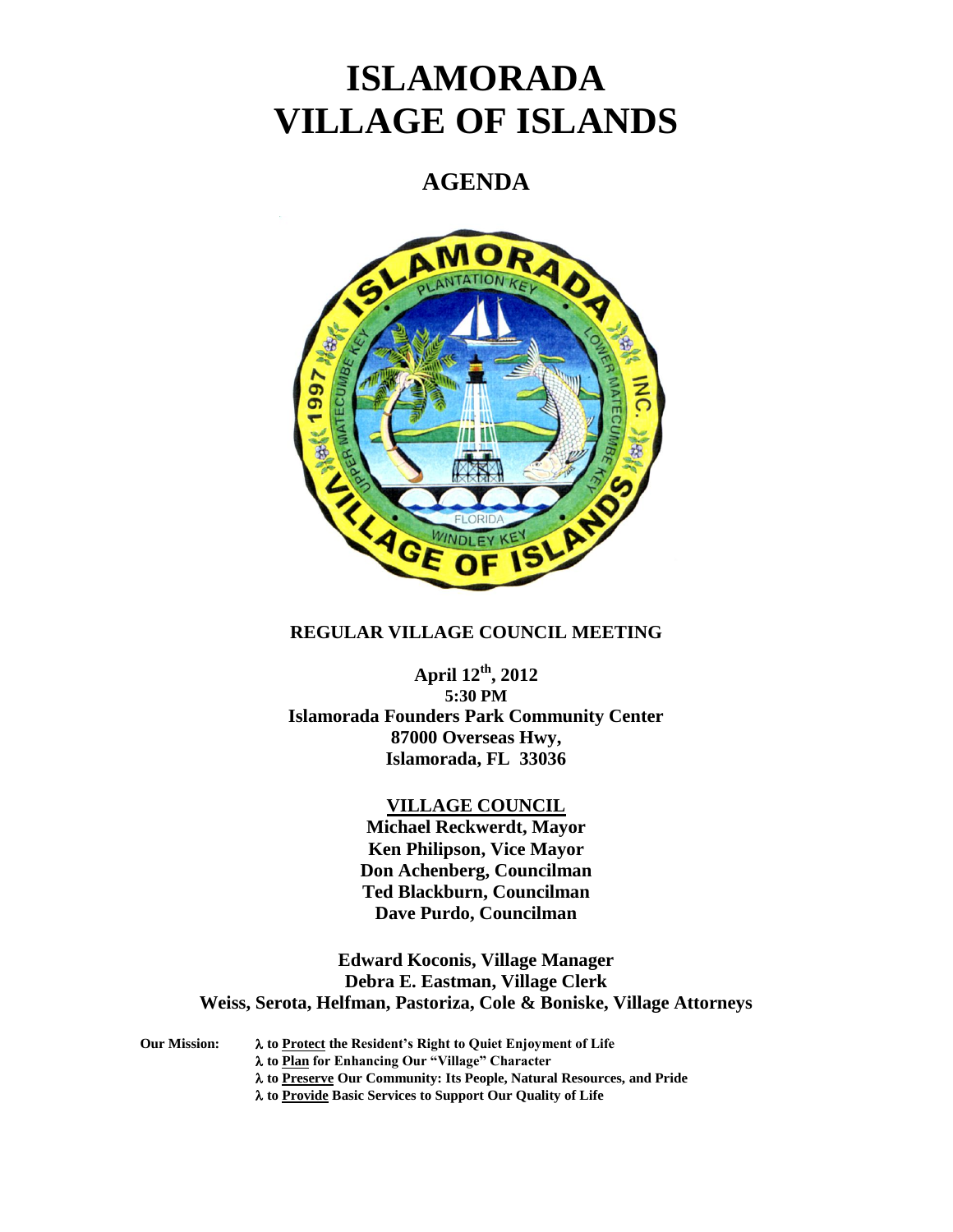

#### **ISLAMORADA, VILLAGE OF ISLANDS REGULAR VILLAGE COUNCIL MEETING**

#### **Founders Park Community Center 87000 Overseas Hwy Islamorada, FL 33036 April 12, 2012 5:30 PM**

#### **I. CALL TO ORDER\ROLL CALL**

#### **II. PLEDGE OF ALLEGIANCE**

#### **III. PRESENTATIONS**

**A.** Certificates of Appreciation to Girl Scouts

#### **IV. PUBLIC COMMENT**

#### **V. AGENDA: Request for Deletion / Emergency Additions**

#### **VI. CITIZENS' ADVISORY COMMITTEE UPDATES**

**A.** Workforce / Affordable Housing Citizens' Advisory Committee – Chairperson Renee Sebastian

#### **VII. WASTEWATER MATTERS**

**A.** Wastewater Update **TAB 1**

#### **VIII. CONSENT AGENDA**

(All items on the Consent Agenda are considered routine by the Village Council and will be approved by one motion. There will be no separate discussion of these items unless a Councilmember so requests, in which event, the item will be moved to the Main Agenda.)

**A.** Minutes: March 15, 2012 Special Call Village Council Meeting **TAB 2** March 22, 2012 Regular Village Council Meeting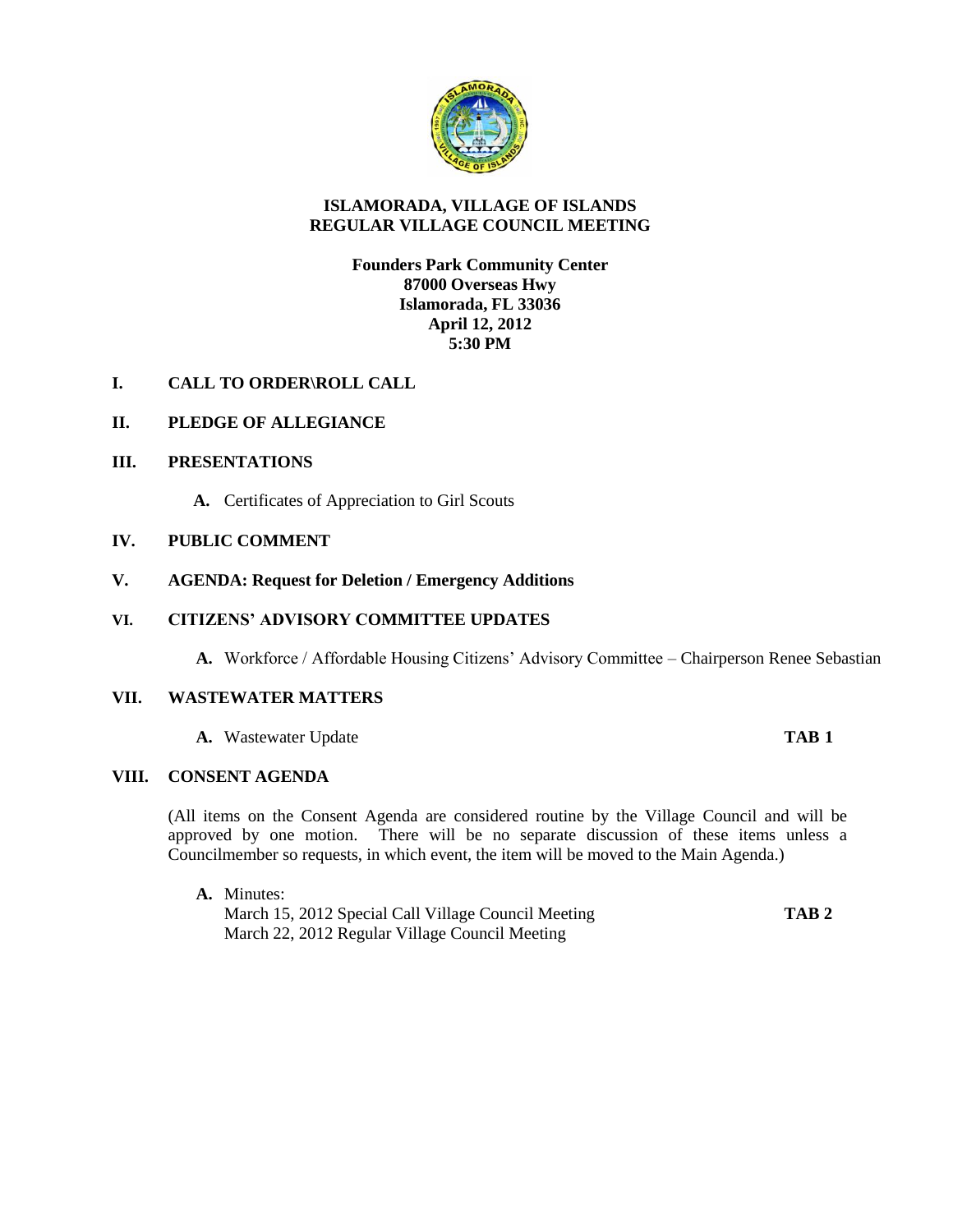#### **IX. ORDINANCES**

**A.** Second Reading – Ordinance Amending Chapter 30 "Land Development **TAB 3** Regulations," Article IV "Administrative Procedures," Division 11 "Building Permit Allocation System," Section 30-474 "Building Permit Allocation" of the Village Code

**AN ORDINANCE OF ISLAMORADA, VILLAGE OF ISLANDS, FLORIDA, AMENDING CHAPTER 30 "LAND DEVELOPMENT REGULATIONS," ARTICLE IV "ADMINISTRATIVE PROCEDURES," DIVISION 11 "BUILDING PERMIT ALLOCATION SYSTEM," SECTION 30-474 "BUILDING PERMIT ALLOCATION" OF THE VILLAGE CODE AMENDING PROVISIONS RELATED TO THE ALLOCATION OF NONRESIDENTIAL FLOOR AREA; PROVIDING FOR THE REPEAL OF ALL CODE PROVISIONS AND ORDINANCES INCONSISTENT WITH THE PROVISIONS OF THIS ORDINANCE; PROVIDING FOR SEVERABILITY; PROVIDING FOR INCLUSION IN THE CODE; PROVIDING FOR THE TRANSMITTAL OF THIS ORDINANCE TO THE STATE DEPARTMENT OF ECONOMIC OPPORTUNITY; AND PROVIDING FOR AN EFFECTIVE DATE UPON THE APPROVAL OF THIS ORDINANCE BY THE STATE DEPARTMENT OF ECONOMIC OPPORTUNITY**

**B.** First Reading – Future Land Use Map (FLUM) Amendment (FLRZ12-01) **TAB 4** for a Property Located at Approximately MM 86.5

**AN ORDINANCE OF ISLAMORADA, VILLAGE OF ISLANDS, FLORIDA, CONSIDERING THE REQUEST BY GEORGE AND JUDY SANDS TO AMEND THE** *FUTURE LAND USE MAP* **FROM CONSERVATION (C) TO MIXED USE (MU) FOR PROPERTY LOCATED AT APPROXIMATELY MILE MARKER 86.5 OVERSEAS HIGHWAY AS LEGALLY DESCRIBED IN EXHIBIT "A"; PROVIDING FOR THE TRANSMITTAL OF THIS ORDINANCE TO THE STATE DEPARTMENT OF ECONOMIC OPPORTUNITY; AND PROVIDING FOR AN EFFECTIVE DATE UPON THE APPROVAL OF THIS ORDINANCE BY THE STATE DEPARTMENT OF ECONOMIC OPPORTUNITY**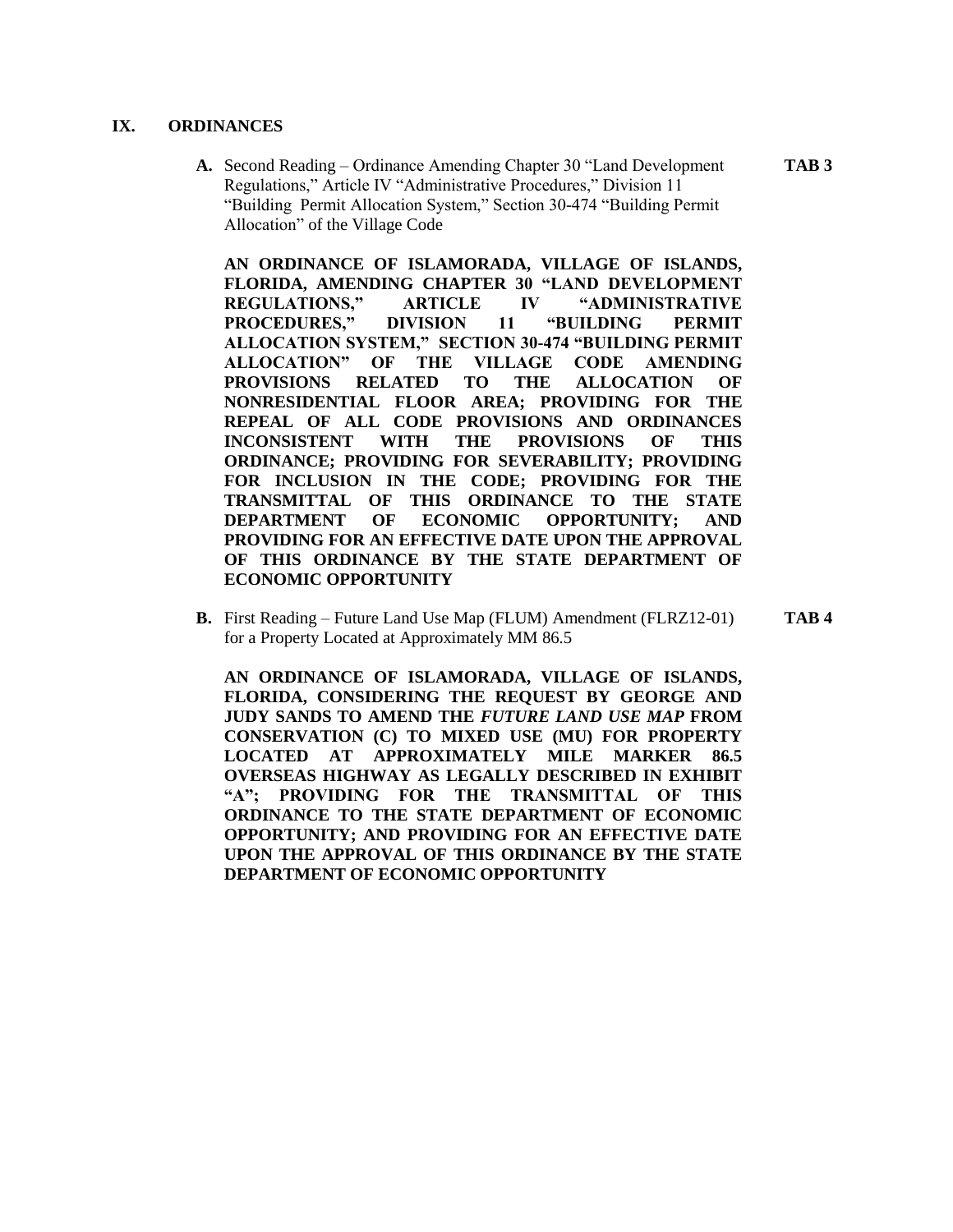#### **X. QUASI-JUDICIAL**

**A.** First Reading – Zoning Map Amendment (FLRZ-12-01) for a Property **TAB 5** Located at Approximately MM 86.5

**AN ORDINANCE OF ISLAMORADA, VILLAGE OF ISLANDS, FLORIDA, CONSIDERING THE REQUEST BY GEORGE AND JUDY SANDS TO AMEND THE** *OFFICIAL ZONING MAP* **FROM CONSERVATION (C) TO HIGHWAY COMMERCIAL (HC) FOR PROPERTY LOCATED AT APPROXIMATELY MILE MARKER 86.5 OVERSEAS HIGHWAY AS LEGALLY DESCRIBED IN EXHIBIT "A"; PROVIDING FOR THE TRANSMITTAL OF THIS ORDINANCE TO THE STATE DEPARTMENT OF ECONOMIC OPPORTUNITY; AND PROVIDING FOR AN EFFECTIVE DATE UPON THE APPROVAL OF THIS ORDINANCE BY THE STATE DEPARTMENT OF ECONOMIC OPPORTUNITY**

**B.** Resolution for Time Extension for Wet Net Site Plan and Minor **TAB 6** Conditional Use Approval

**A RESOLUTION OF THE VILLAGE COUNCIL OF ISLAMORADA, VILLAGE OF ISLANDS, FLORIDA CONSIDERING A TIME EXTENSION IN ACCORDANCE WITH THE PROVISIONS OF SECTION 30-224 OF THE ISLAMORADA, VILLAGE OF ISLANDS CODE OF ORDINANCES TO ISLAMORADA, VILLAGE OF ISLANDS FOR THE COMPLETION OF THE REQUIREMENTS OF THE APPROVED SITE PLAN AND MINOR CONDITIONAL USE FOR THE DEVELOPMENT OF THIRTY-SIX (36) DEED-RESTRICTED AFFORDABLE RESIDENTIAL DWELLING UNITS FOR PROPERTY LOCATED AT 81101 OVERSEAS HIGHWAY AND AS LEGALLY DESCRIBED IN EXHIBIT "A"; LOCATED WITHIN THE HIGHWAY COMMERCIAL (HC) ZONING DISTRICT; AND PROVIDING FOR AN EFFECTIVE DATE**

#### **XI. RESOLUTIONS**

**A.** Approval of Settlement Agreement Regarding F.S. Section 70.001 Bert J. **TAB 7** Harris Act Claim by Mr. Graham Glynn Related to 75831 Overseas HWY

**A RESOLUTION OF THE VILLAGE COUNCIL OFISLAMORADA, VILLAGE OF ISLANDS, FLORIDA, APPROVING THE BERT J. HARRIS JR., PRIVATE PROPERTY RIGHTS PROTECTION ACT ("BERT J. HARRIS ACT") PRE-SUIT CLAIM SETTLEMENT AGREEMENT; AUTHORIZING THE APPROPRIATE VILLAGE OFFICIALS TO EXECUTE THE SETTLEMENT AGREEMENT AND ANY ADDITIONAL DOCUMENTS PERTAINING TO THE SETTLEMENT AGREEMENT AND TO TAKE ALL ACTIONS NECESSARY TO IMPLEMENT THE TERMS AND CONDITIONS OF THE SETTLEMENT AGREEMENT; AND PROVIDING FOR AN EFFECTIVEDATE**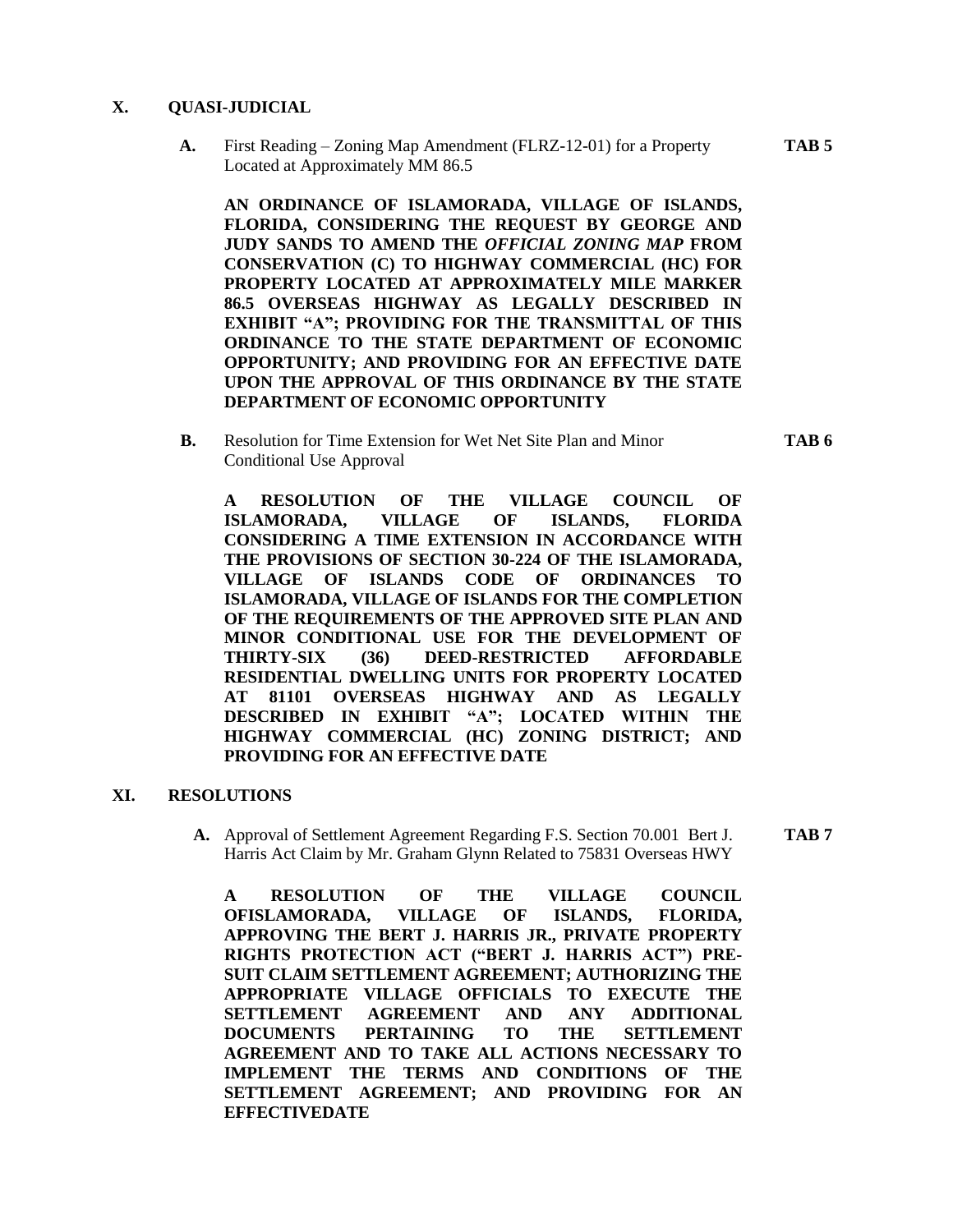**B.** Resolution Approving Fifth Amendment to Agreement with DLT **TAB 8** Enterprises for Professional Software Consulting Services

**A RESOLUTION OF THE VILLAGE COUNCIL OF ISLAMORADA, VILLAGE OF ISLANDS, FLORIDA APPROVING THE FIFTH AMENDMENT TO THE AGREEMENT BETWEEN DLT ENTERPRISES, INC. AND ISLAMORADA, VILLAGE OF ISLANDS TO PROVIDE PROFESSIONAL SOFTWARE CONSULTING SERVICES; AUTHORIZING VILLAGE OFFICIALS TO IMPLEMENT THE TERMS AND CONDITIONS OF THE FIFTH AMENDMENT TO THE AGREEMENT; AUTHORIZING THE VILLAGE MANAGER TO EXPEND BUDGETED FUNDS; AUTHORIZING THE VILLAGE MANAGER TO EXECUTE THE FIFTH AMENDMENT TO THE AGREEMENT; AND PROVIDING FOR AN EFFECTIVE DATE**

**C.** A Resolution Amending Resolution 11-11-93 Regarding the Total Amount of **TAB 9** Nonresidential Floor Area that May Be Made Available for 2012

**A RESOLUTION OF THE VILLAGE COUNCIL OF ISLAMORADA, VILLAGE OF ISLANDS, FLORIDA, AMENDING RESOLUTION 11-11-93 REGARDING THE TOTAL AMOUNT OF NONRESIDENTIAL FLOOR AREA THAT MAY BE MADE AVAILABLE, THE QUARTERLY ALLOCATIONS, AND THE DISTRIBUTION OF ALLOCATIONS BETWEEN CATEGORIES OF THE BUILDING PERMIT ALLOCATION SYSTEM FOR 2012; AND PROVIDING FOR AN EFFECTIVE DATE**

**D.** Resolution Approving Settlement Agreement for Islamorada, Village of Islands **TAB 10** v WPC Industrial Contractors, WF McCain, et al. and WPC Industrial Contractors v Islamorada, Village of Islands

#### **XII. MOTIONS**

**A.** Affordable Housing In Lieu Fees

#### **XIII. UNFINISHED BUSINESS**

#### **XIV. MAYOR / COUNCIL COMMUNICATIONS**

- **A.** Federal Lobbyist Update Discussion (Vice Mayor Philipson)
- **B.** Discussion Regarding Coordination of Venetian Shores FKAA Improvements with Wastewater Collection System (Vice Mayor Philipson)
- **C.** Discussion Regarding Park Event Traffic on US-1 (Vice Mayor Philipson)

#### **XV. VILLAGE ATTORNEY / VILLAGE MANAGER COMMUNICATIONS**